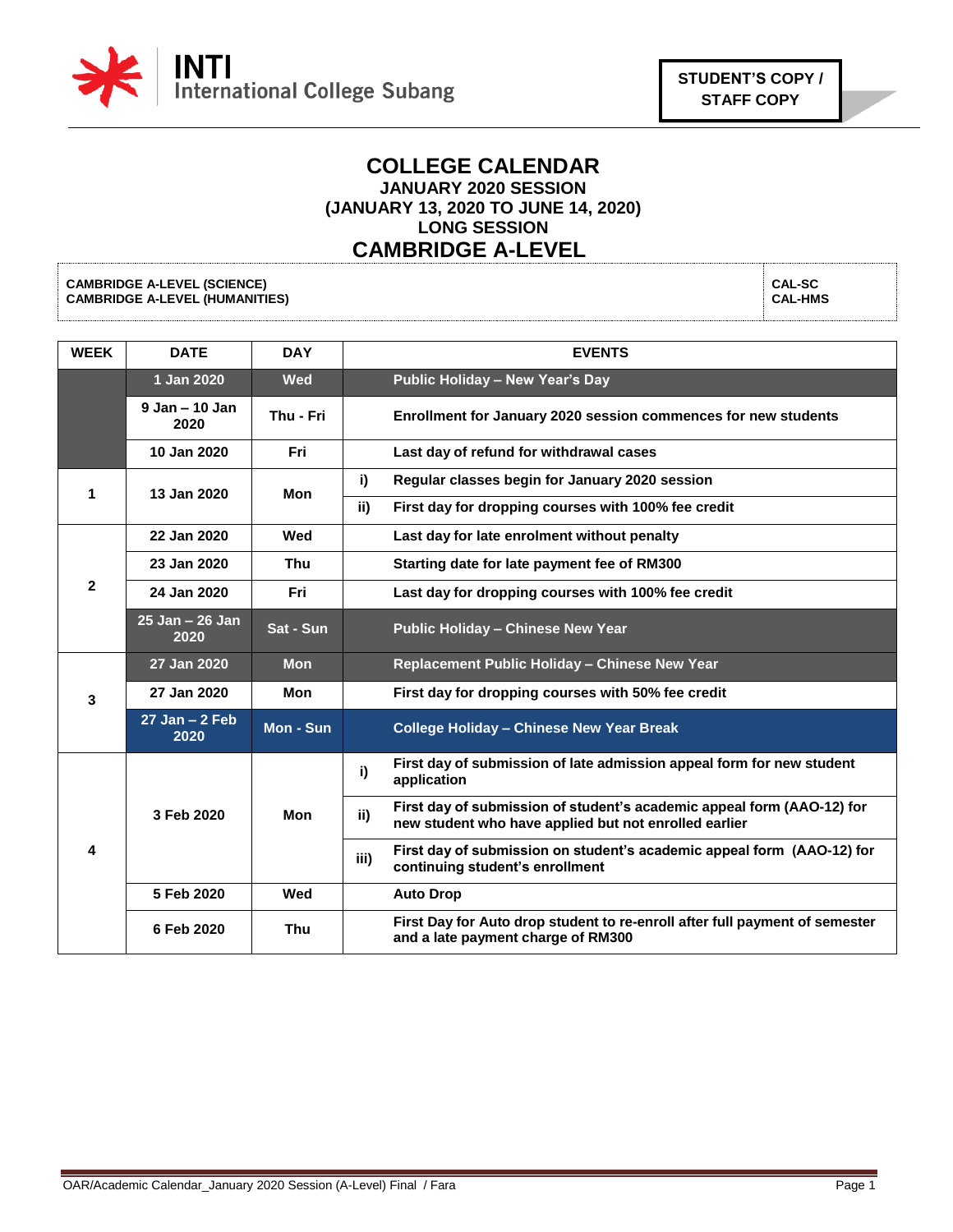

## **COLLEGE CALENDAR JANUARY 2020 SESSION (JANUARY 13, 2020 TO JUNE 14, 2020) LONG SESSION CAMBRIDGE A-LEVEL**

**CAMBRIDGE A-LEVEL (SCIENCE) CAMBRIDGE A-LEVEL (HUMANITIES)**

**CAL-SC CAL-HMS**

| <b>WEEK</b>     | <b>DATE</b>             | <b>DAY</b>  | <b>EVENTS</b>                                                                                                                                                                         |
|-----------------|-------------------------|-------------|---------------------------------------------------------------------------------------------------------------------------------------------------------------------------------------|
| 4               | 7 Feb 2020              | Fri         | Last day of submission of late admission appeal form for new<br>i)<br>student application                                                                                             |
|                 |                         |             | Last day of submission of student's academic appeal form (AAO-12) for<br>ii)<br>new student who have applied but not enrolled earlier                                                 |
|                 |                         |             | Last day of submission on student's academic appeal form (AAO-12)<br>iii)<br>for continuing student's for enrolment                                                                   |
|                 |                         |             | iv)<br>Last day for ADDING/DROPPING of subjects                                                                                                                                       |
|                 |                         |             | V)<br>Last day of application of Admissions                                                                                                                                           |
|                 |                         |             | vi)<br>Last day for dropping courses with 50% fee credit                                                                                                                              |
|                 | 8 Feb 2020              | <b>Sat</b>  | <b>Public Holiday - Thaipusam</b>                                                                                                                                                     |
| 5               | 10 Feb 2020             | Mon         | First day for dropping courses with 0% fee credit                                                                                                                                     |
|                 | 14 Feb 2020             | Fri         | Last Day for Auto drop student to re-enroll after full payment of semester<br>and a late payment charge of RM300                                                                      |
| $6\phantom{1}6$ | 17 Feb - 19 Feb<br>2020 | Mon - Wed   | <b>Career Preparation Workshop Series</b><br>1. Resume Writing / Profile Building Workshop;<br>2. Professional Grooming Workshop;<br>3. Interview Skills Workshop and Mock Interviews |
|                 | 19 Feb 2020             | Wed         | <b>INTI Leadership Series</b>                                                                                                                                                         |
|                 | 20 Feb - 21 Feb<br>2020 | Thu - Fri   | <b>Resume Clinic</b>                                                                                                                                                                  |
| 6               | 24 Feb 2020             | <b>Mon</b>  | Release of exam timetable – 1 <sup>st</sup> Draft                                                                                                                                     |
| $\overline{7}$  | 24 Feb - 28 Feb<br>2020 | Mon - Fri   | <b>On-Campus Recruitment</b>                                                                                                                                                          |
| 9               | 9 Mar 2020              | <b>Mon</b>  | Release of exam timetable - 2 <sup>nd</sup> Draft                                                                                                                                     |
| 10              | 16 Mar - 22 Mar<br>2020 | $Mon - Sun$ | <b>College Holiday - Mid Semester Break</b>                                                                                                                                           |
| 11              | 23 Mar 2020             | <b>Mon</b>  | Release of exam timetable - Final                                                                                                                                                     |
|                 | 27 Mar 2020             | Fri         | Last day for dropping courses with 0% fee credit                                                                                                                                      |